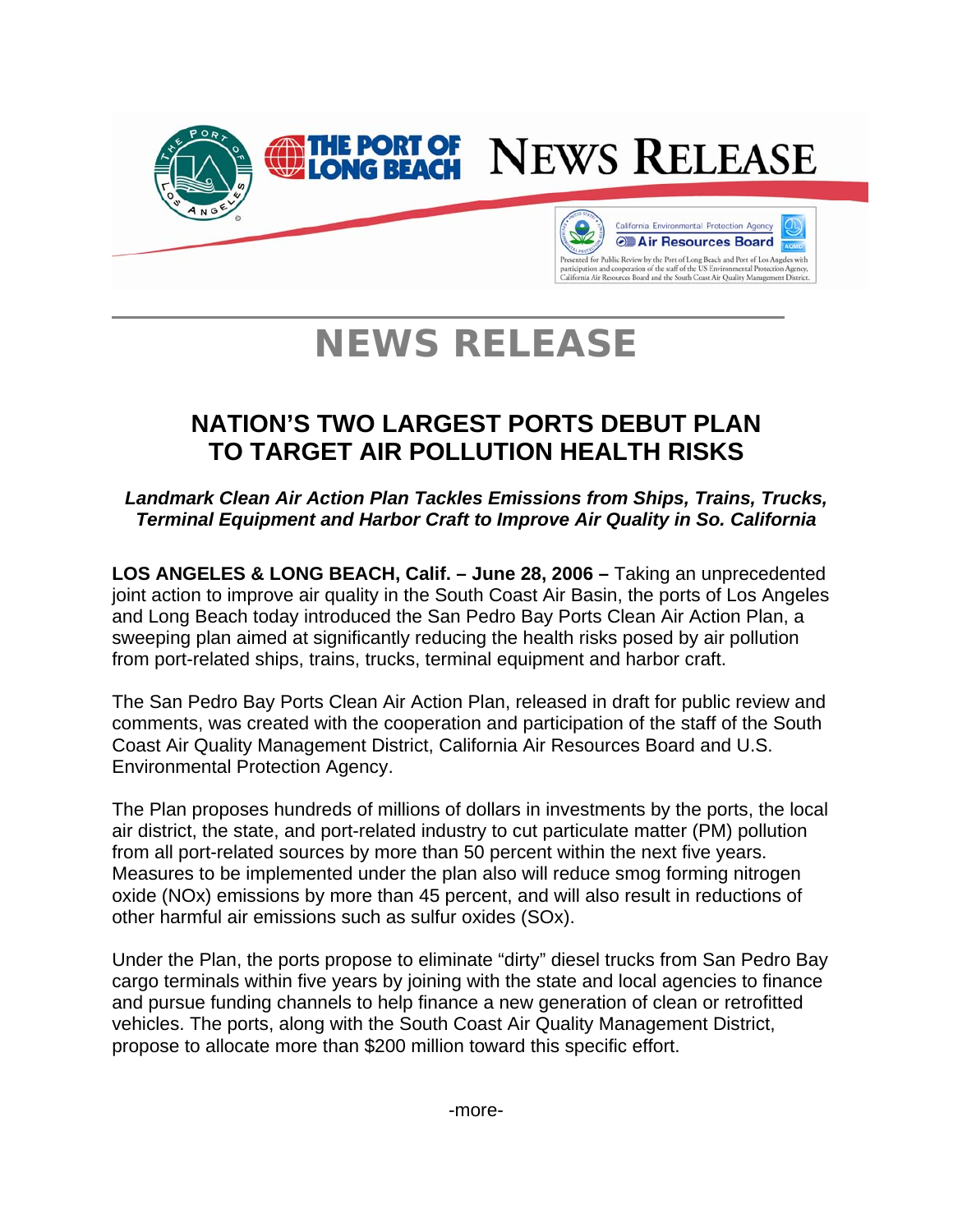#### **Clean Air Action Plan 2/2/2**

The Plan also calls for all major container cargo and cruise ship terminals at the ports to be equipped with shore-side electricity within five to ten years so that vessels at berth can shut down their diesel-powered auxiliary engines. Ships would also be required to reduce their speeds when entering or leaving the harbor region, use low-sulfur fuels and employ other emissions reduction measures and technologies.

Within five years, all cargo-handling equipment also would be replaced or retrofitted to meet or emit at levels that exceed those called for in the toughest U.S. Environmental Protection Agency emissions standards for new equipment. Without the Clean Air Action Plan, much of the cargo handling equipment not affected by the California Air Resource Board's recently adopted cargo handling equipment regulation would be allowed to operate at current emission levels until it wears out.

Under the Clean Air Action Plan, diesel PM from all port-related sources would be reduced by a total of 1,200 tons a year and NOx would be reduced by 12,000 tons a year.

Following a 30 day period for public review, then subsequent staff revisions to the Plan (as appropriate), the Boards of Harbor Commissioners at both ports will vote on whether to adopt the Clean Air Action Plan and its proposed lease requirements, tariff changes and incentives.

The comprehensive San Pedro Bay Ports Clean Air Action Plan Technical Report and a more concise Overview will be available for review at the web sites of the two ports, [www.polb.com](http://www.polb.com/) and [www.portofla.org,](http://www.portofla.org/) as well as at the port headquarters and at local libraries. A series of meetings will be held on the following dates to present the proposals to the public and to gather their comments: July 10 (POLA); July 12 (POLB); July 19 (POLB); July 25 (POLA). For public meeting dates, locations and times, visit [www.portofla.org](http://www.portofla.org/) or [www.polb.com](http://www.polb.com/). Comments about the Plan also can be submitted via e-mail at either [caap@portla.org](mailto:caap@portla.org) or [caap@polb.com](mailto:caap@polb.com).

Moving more than \$260 billion a year in trade and more than 40 percent of the nation's containerized cargo, the ports of Long Beach and Los Angeles are the two largest container seaports in the United States. If taken together, the adjacent ports would be the fifth largest container port in the world. The ships, trucks, trains and other dieselpowered equipment and craft at the ports are major sources of air pollution in a region that already has some of the worst air quality in the nation.

# # #

Contacts: Port of Los Angeles Port of Long Beach Rachel Campbell **Art Wong** (310) 732-3498 (562) 590-4123